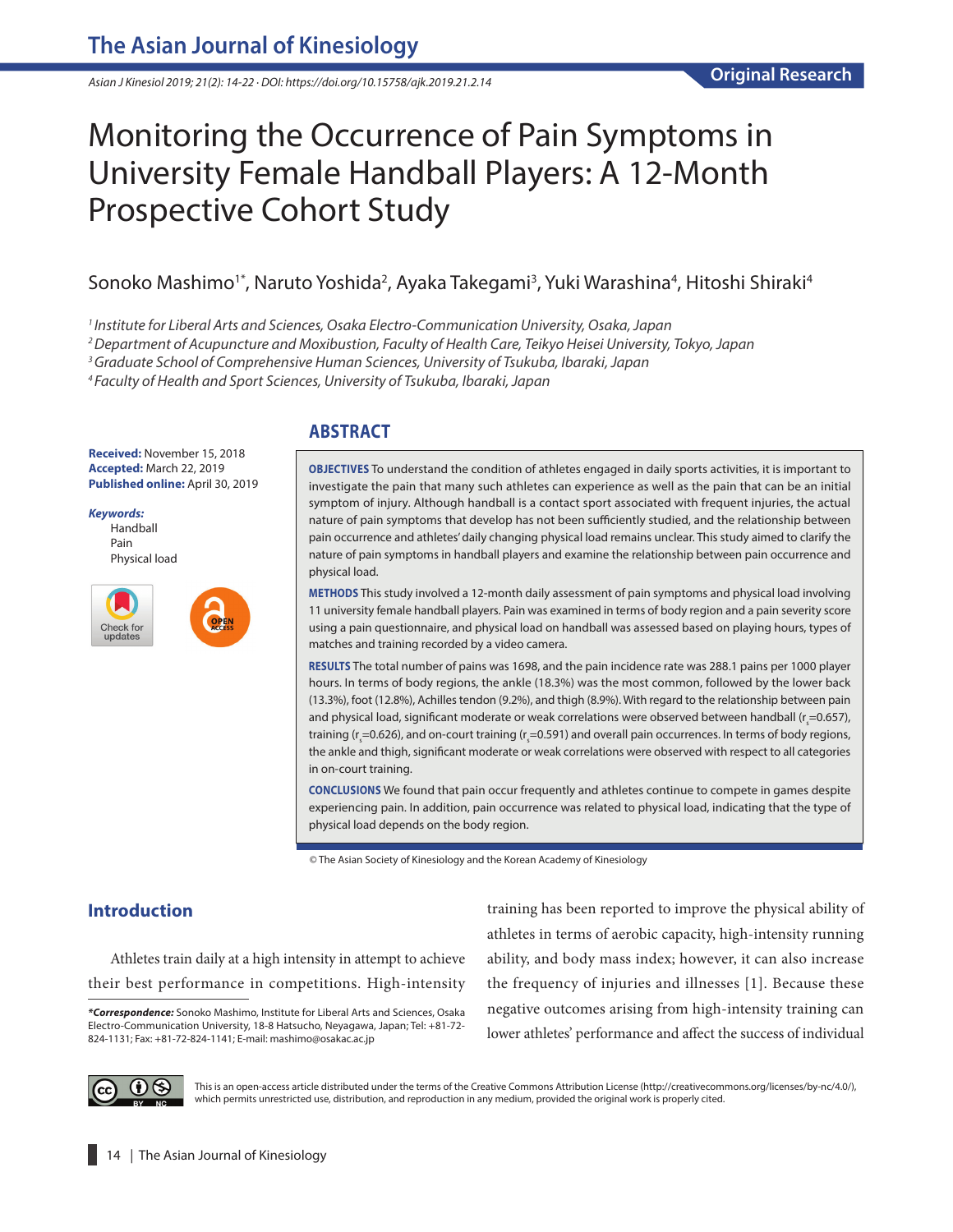athletes or their teams [2,3], it is important to monitor the condition of the athlete and prevent injuries and illnesses.

An athlete's condition consists of many factors, such as physical, environmental, and psychological factors. Among these factors, pain, a physical factor, has been reported to give rise to physical problems experienced by many athletes [4]. In addition, pain is an initial symptom of many types of injuries, and continuing to participate in training while experiencing pain may cause a decrease in performance, making it impossible to participate in training, further leading to more serious injuries over time (time loss injury) [5]. Thus, a greater understanding of pain experienced by athletes is important to injury prevention.

Handball is a high-intensity contact sport. In previous studies, high incidence rates of injuries were reported regardless of athlete age and level of competitiveness in handball [6-9]. Engebretsen et al. reported that handball had the highest injury risk in team sports tournaments during the 2004 Olympic Games [6]. Moreover, studies that targeted young handball players showed that the incidence of injury is as high as the senior level [7].In contrast, pain that is not reached time-loss injury has been investigated by several studies. According to a study investigating symptoms from problem elbows for goalkeepers, more than 80% of all players reported that they had elbow pain in the present or the past [10]. In addition, the study on shoulder pain for female handball players reported that more than 50% of players had pain in the present or the past [11]. However, studies on pain normally specialized in some body parts, the actual extent of pain occurrences, which are the initial symptoms of many injuries, have not been adequately studied. Moreover, several studies have investigated the relationship between training load (physical load) and injuries in handball, and the frequency and body part of injury have been reported to vary by training period, which is determined by the amount of training and training type [12]. Further, Møller et al. demonstrated that a rapid increase in physical load increases the risk of shoulder injury in elite youth handball players [13].However, the relationship between pain occurrence and changing daily physical load remains poorly understood. It is believed that clarifying these factors will help prevent injuries and facilitate conditioning throughout the season. Therefore, the purpose of this study was to clarify the actual extent of pain occurrences experienced by athletes and to examine the relationship between pain and physical load. We hypothesize based on a 12-month prospective cohort study that the degree of pain occurrence is related to an athlete's physical load and that the frequency and body part of pain vary with changes in physical load.

#### **Methods**

#### **Subjects**

Fourteen female handball players belonging to a university handball team participated in this study. Three of them did not complete the entire training because of injuries at the start of the study and who underwent rehabilitation for most of the investigation period were excluded. Therefore, the subjects were 11 female handball players (average age: 19.5 ± 0.7 years, average height:  $164.0 \pm 4.9$  cm, average weight:  $59.4 \pm 6.1$  kg, average years of handball experience:  $8.0 \pm 2.7$  years). This team has a track record of winning at the All Japan Student Handball Championships, and each had a high level of skill and handball experience. This study was conducted with the approval of the university ethics committee (no.25-74), and informed written consent to participate in this study was obtained from each participant.

#### **Procedures**

We conducted a prospective cohort study to investigate pain occurrences, handball playing hours, and types of matches and training during the 12-month period from October 1, 2012, to September 30, 2013. The participants took part in daily handball matches and training planned by their head coach and responded to a questionnaire on pain.

#### **Pain Surveillance**

Pain was defined as "pain caused by participation in a handball match or training." Using the questionnaire, participants themselves described their pain experience every day. The questionnaire consisted of two items: body regions and a corresponding pain severity score. Pain severity scores consisted of a 6-point scale, with a score of 1 indicating the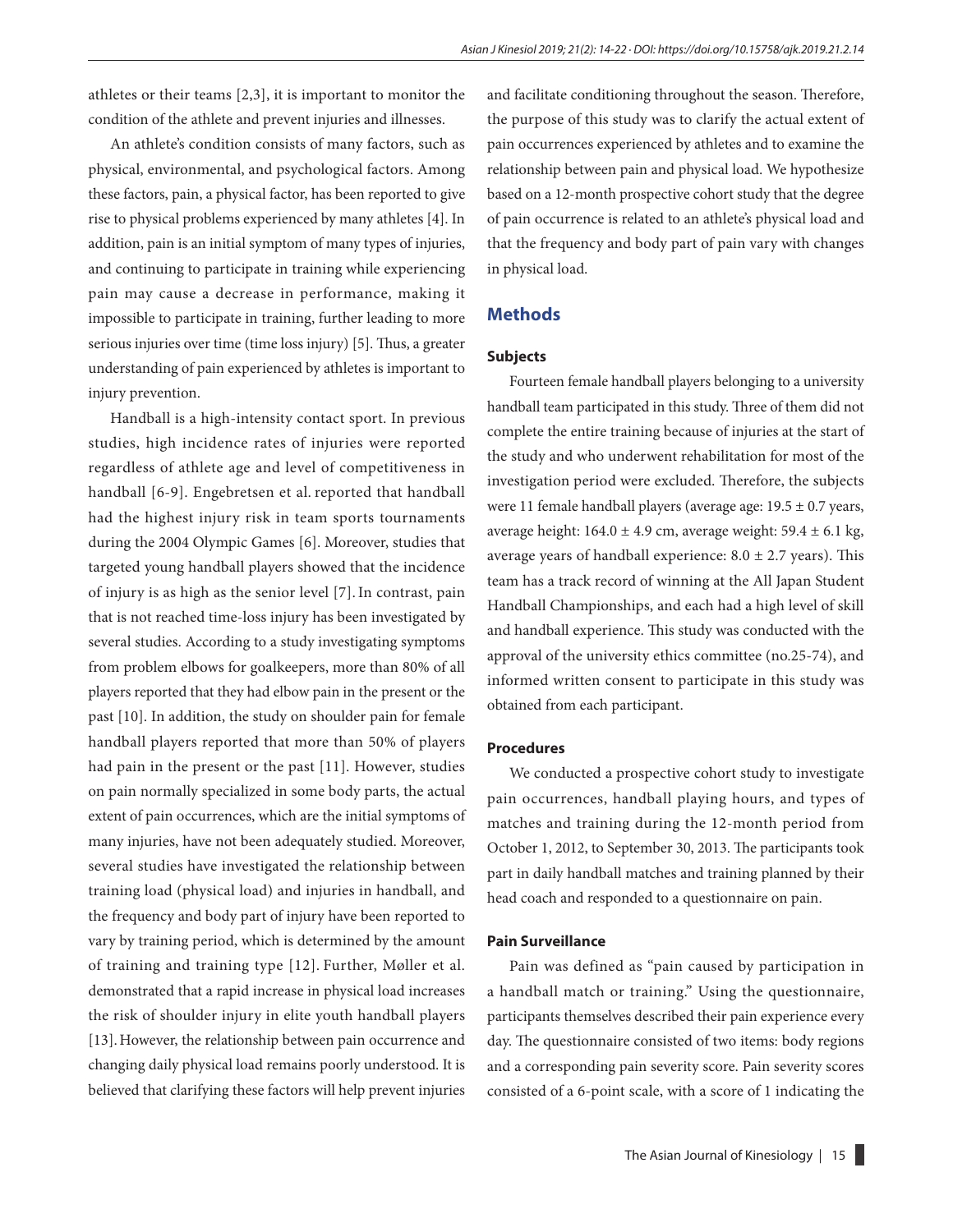mildest pain and a score of 6 indicating the most severe pain (Table 1). If a player was unable to take a full part in match or training due to injury (time loss injury), the pain that occurred during that period was excluded from the analysis. To grasp the nature of pain experienced each day by the participants, all pain that occurred was counted as one case of pain. For example, if pain was experienced at two different body regions on the same day (e.g., shoulder pain and ankle pain), this was counted as two pains.



**Figure 1.** Classification of physical load types

| Table 1. Pain severity score classification |                                                                  |  |  |  |  |  |  |
|---------------------------------------------|------------------------------------------------------------------|--|--|--|--|--|--|
| Score 1                                     | Pain after handball                                              |  |  |  |  |  |  |
| Score 2                                     | Pain during handball that does not influence performance         |  |  |  |  |  |  |
| Score 3                                     | Pain during handball that sometimes influences<br>performance    |  |  |  |  |  |  |
| Score 4                                     | Pain during handball that always influences performance          |  |  |  |  |  |  |
| Score 5                                     | Pain during handball and all day long                            |  |  |  |  |  |  |
| Score 6                                     | Pain during handball and all day long even though under<br>sleep |  |  |  |  |  |  |

#### **Physical load on handball**

Physical load on handball was defined as "amount of playing hours of handball match and training." Using a video camera, we recorded the playing hours and types of matches and training each day for each participant. The types of physical load were classified into seven categories by the chief investigator and head coach (Figure 1) [12]. In handball, official matches such as league matches and tournaments were designated as "match," and others were designated as "training." With respect to training, we classified practices on the handball court as "on-court training" and practices outside the handball court as "off-court training." In addition, with respect to oncourt training, practice games under official rules is called "training match," practices specialized for handball other than training match were called "specialized training," and practices not related to handball such as dashing, stretching, and other types of ball games were taken as "general training." The total physical load calculated for each participant and physical load for each category were summed for all participants daily.

#### **Statistical methods**

The incidence rate of pain (1000 player hours) obtained by

dividing the number of pain occurrences by exposure (playing hours) was calculated and expressed with a 95% confidence interval (95%CI) [14]. To determine the relationship between pain and physical load, Spearman's correlation coefficient was used for the number of pains daily and physical load. The correlation coefficients were defined as follows: very weak, 0  $\leq |r_{\rm s}| \leq 0.20$ ; weak,  $0.21 \leq |r_{\rm s}| \leq 0.40$ ; moderate,  $0.41 \leq |r_{\rm s}| \leq 0.40$ 0.70; strong,  $0.71 \le |\mathbf{r}_s| \le 0.90$ ; and very strong,  $0.91 \le |\mathbf{r}_s| \le$ 1.00 [15,16]. The levels of significance for each item analyzed via Spearman's correlation coefficient were adjusted using the false discovery rate (FDR) [17]. SPSS Statistics software version 24.0 was used for all statistical analyses, and the level of statistical significance was set at *p*=0.05.

#### **Results**

#### **Pain**

Over the course of the 12-month survey, the total playing hours was 5893.6 hours, of which the match was 206.5 hours (24 days) and the training was 5687.1 hours (252 days). The total number of pains was 1698, the pain incidence rate was 288.1 pains per 1000 player hours (95% CI: 274.4-301.8). The characteristics of pain are described in Table 2 to Table 4. In terms of body regions, the ankle (n=311, 18.3%) was the most common, followed by the lower back (n=226, 13.3%), foot (n=218, 12.8%), Achilles tendon (n=157, 9.2%), and thigh (n=151, 8.9%). With regard to the score, score of 2 (n=751, 44.2%) was the most common, followed by 3 (n=331, 19.5%) and 5 (n=326, 19.2%). In terms of pain severity scores by body regions, score of 5 was the most frequent for the elbow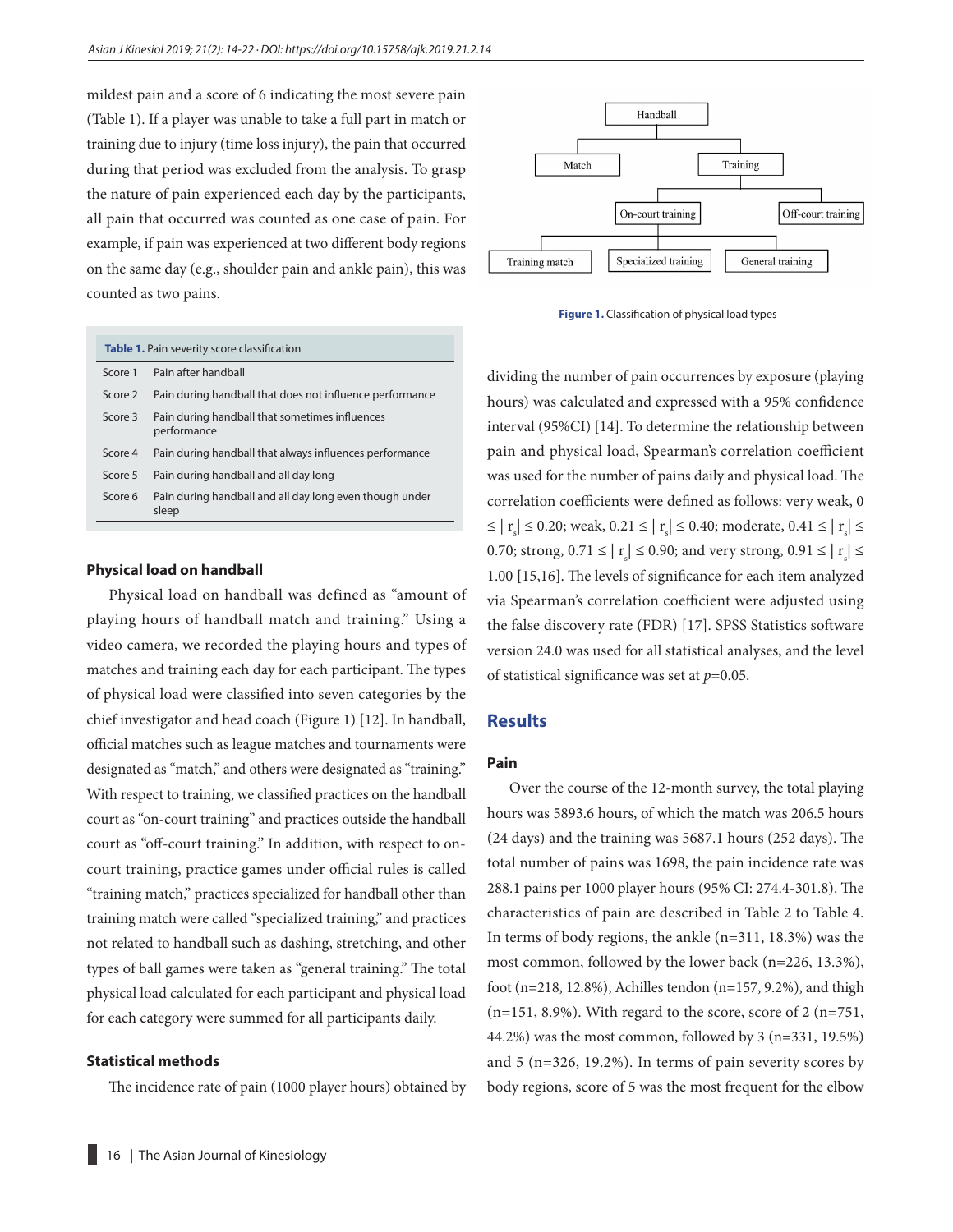(n=83, 67.5%), sternum/ribs/upper back (n=18, 60.0%), and foot (n=91, 41.7%) and score of 2 was the most common for other parts.

## **Physical load on handball**

Table 5 shows the physical load over the 12-month period. During the study period, the overall physical load was 5893.6

| Table 2. Match, training and pain incidence rate profiles for each subject |                              |      |                                 |       |                                      |       |                    |                                            |                                  |  |  |  |
|----------------------------------------------------------------------------|------------------------------|------|---------------------------------|-------|--------------------------------------|-------|--------------------|--------------------------------------------|----------------------------------|--|--|--|
| <b>Subject</b>                                                             | <b>Match hours</b><br>(days) |      | <b>Training hours</b><br>(days) |       | <b>Total playing hours</b><br>(days) |       | Number of<br>pains | Pain incidence rate<br>(1000 player hours) | 95%CI for pain<br>incidence rate |  |  |  |
|                                                                            | 22.0                         | (21) | 546.6                           | (201) | 568.6                                | (222) | 371                | 652.5                                      | 586.1 to 718.9                   |  |  |  |
| $\overline{2}$                                                             | 22.0                         | (21) | 535.2                           | (199) | 557.2                                | (220) | 170                | 305.1                                      | 259.2 to 351.0                   |  |  |  |
| 3                                                                          | 22.0                         | (21) | 482.4                           | (178) | 504.4                                | (199) | 312                | 618.6                                      | 550.0 to 687.2                   |  |  |  |
| $\overline{4}$                                                             | 25.0                         | (24) | 622.7                           | (238) | 647.7                                | (262) | 206                | 318.0                                      | 274.6 to 361.5                   |  |  |  |
| 5                                                                          | 9.0                          | (8)  | 266.4                           | (101) | 275.4                                | (109) | 14                 | 50.8                                       | 24.2 to 77.5                     |  |  |  |
| 6                                                                          | 22.0                         | (21) | 598.0                           | (239) | 620.0                                | (260) | 59                 | 95.2                                       | 70.9 to 119.5                    |  |  |  |
| 7                                                                          | 9.5                          | (10) | 376.1                           | (145) | 385.6                                | (155) | 76                 | 197.1                                      | 152.8 to 241.4                   |  |  |  |
| 8                                                                          | 18.0                         | (18) | 634.1                           | (247) | 652.1                                | (265) | 56                 | 85.9                                       | 63.4 to 108.4                    |  |  |  |
| 9                                                                          | 24.0                         | (23) | 644.8                           | (246) | 668.8                                | (269) | 90                 | 134.6                                      | 106.8 to 162.4                   |  |  |  |
| 10                                                                         | 19.0                         | (19) | 614.7                           | (238) | 633.7                                | (257) | 288                | 454.5                                      | 402.0 to 507.0                   |  |  |  |
| 11                                                                         | 14.0                         | (14) | 366.3                           | (148) | 380.3                                | (162) |                    | 147.3                                      | 108.7 to 185.8                   |  |  |  |
| <b>Total</b>                                                               | 206.5                        | (24) | 5687.1                          | (252) | 5893.6                               | (276) | 1698               | 288.1                                      | 274.4 to 301.8                   |  |  |  |

|                             | Score 1        |            | Score 2      |            |              | Score 3    |                | Score 4   |              | Score 5    |              | Score 6   |                |
|-----------------------------|----------------|------------|--------------|------------|--------------|------------|----------------|-----------|--------------|------------|--------------|-----------|----------------|
| Head and neck               | $\mathbf{0}$   | $(0\%)$    | $\mathbf{1}$ | $(100\%)$  | $\mathbf{0}$ | $(0\%)$    | $\mathbf{0}$   | (0% )     | $\mathbf{0}$ | $(0\%)$    | $\mathbf{0}$ | (0% )     | $\mathbf{1}$   |
| Shoulder                    | 14             | $(11.2\%)$ | 64           | $(51.2\%)$ | 36           | $(28.8\%)$ | $\mathbf{0}$   | $(0\%)$   | 11           | $(8.8\%)$  | $\mathbf{0}$ | $(0\%)$   | 125            |
| Upper arm/<br>lower arm     | $\mathbf{0}$   | $(0\%)$    | $\mathbf{1}$ | $(50.0\%)$ | $\mathbf{1}$ | $(50.0\%)$ | $\mathbf{0}$   | $(0\%)$   | $\mathbf{0}$ | $(0\%)$    | $\mathbf{0}$ | $(0\%)$   | $\overline{2}$ |
| Elbow                       | $\mathbf{0}$   | $(0\%)$    | 13           | $(10.6\%)$ | 24           | $(19.5\%)$ | 3              | $(2.4\%)$ | 83           | (67.5%)    | $\mathbf{0}$ | (0% )     | 123            |
| Wrist                       | $\mathbf 0$    | $(0\%)$    | 37           | $(53.6\%)$ | 22           | $(31.9\%)$ | $\mathbf 0$    | (0% )     | 10           | $(14.5\%)$ | $\mathbf 0$  | (0% )     | 69             |
| Finger                      | 2              | $(1.9\%)$  | 70           | $(66.0\%)$ | 18           | $(17.0\%)$ | 3              | $(2.8\%)$ | 3            | $(2.8\%)$  | 10           | $(9.4\%)$ | 106            |
| Sternum/ribs/<br>upper back | $\mathbf{1}$   | $(3.3\%)$  | 10           | (33.3%)    | $\mathbf{1}$ | (3.3%)     | $\mathbf{0}$   | $(0\%)$   | 18           | $(60.0\%)$ | $\mathbf{0}$ | $(0\%)$   | 30             |
| Abdomen                     | 2              | $(40.0\%)$ | 3            | $(60.0\%)$ | $\mathbf{0}$ | $(0\%)$    | $\mathbf{0}$   | $(0\%)$   | $\mathbf{0}$ | $(0\%)$    | $\mathbf{0}$ | $(0\%)$   | 5              |
| Lower back                  | 61             | $(27.0\%)$ | 85           | $(37.6\%)$ | 48           | (21.2%)    | $\overline{4}$ | $(1.8\%)$ | 28           | $(12.4\%)$ | $\mathbf{0}$ | $(0\%)$   | 226            |
| Hip/groin                   | $\overline{4}$ | $(21.1\%)$ | 8            | $(42.1\%)$ | 3            | $(15.8\%)$ | $\mathbf{0}$   | $(0\%)$   | 3            | $(15.8\%)$ | $\mathbf{1}$ | $(5.3\%)$ | 19             |
| Thigh                       | 15             | $(9.9\%)$  | 66           | (43.7%)    | 35           | $(23.2\%)$ | 5              | $(3.3\%)$ | 30           | $(19.9\%)$ | $\mathbf{0}$ | $(0\%)$   | 151            |
| Knee                        | $\overline{7}$ | $(10.8\%)$ | 30           | $(46.2\%)$ | 14           | (21.5%)    | 3              | $(4.6\%)$ | 11           | $(16.9\%)$ | $\mathbf{0}$ | $(0\%)$   | 65             |
| Lower leg                   | 6              | $(6.7\%)$  | 53           | $(58.9\%)$ | 17           | $(18.9\%)$ | $\overline{2}$ | $(2.2\%)$ | 12           | $(13.3\%)$ | $\mathbf{0}$ | $(0\%)$   | 90             |
| Achilles tendon             | 8              | $(5.1\%)$  | 96           | $(61.1\%)$ | 22           | $(14.0\%)$ | 12             | $(7.6\%)$ | 18           | (11.5%)    | $\mathbf{1}$ | $(0.6\%)$ | 157            |
| Ankle                       | 103            | $(33.1\%)$ | 139          | (44.7%)    | 57           | (18.3%)    | $\overline{4}$ | $(1.3\%)$ | 8            | $(2.6\%)$  | $\pmb{0}$    | $(0\%)$   | 311            |
| Foot                        | 15             | $(6.9\%)$  | 75           | $(34.4\%)$ | 33           | $(15.1\%)$ | $\mathbf{1}$   | $(0.5\%)$ | 91           | (41.7%)    | 3            | $(1.4\%)$ | 218            |
| <b>Total</b>                | 238            | $(14.0\%)$ | 751          | $(44.2\%)$ | 331          | $(19.5\%)$ | 37             | $(2.2\%)$ | 326          | $(19.2\%)$ | 15           | (0.9%     | 1698           |

Data are presented as number of pains and percentage (%).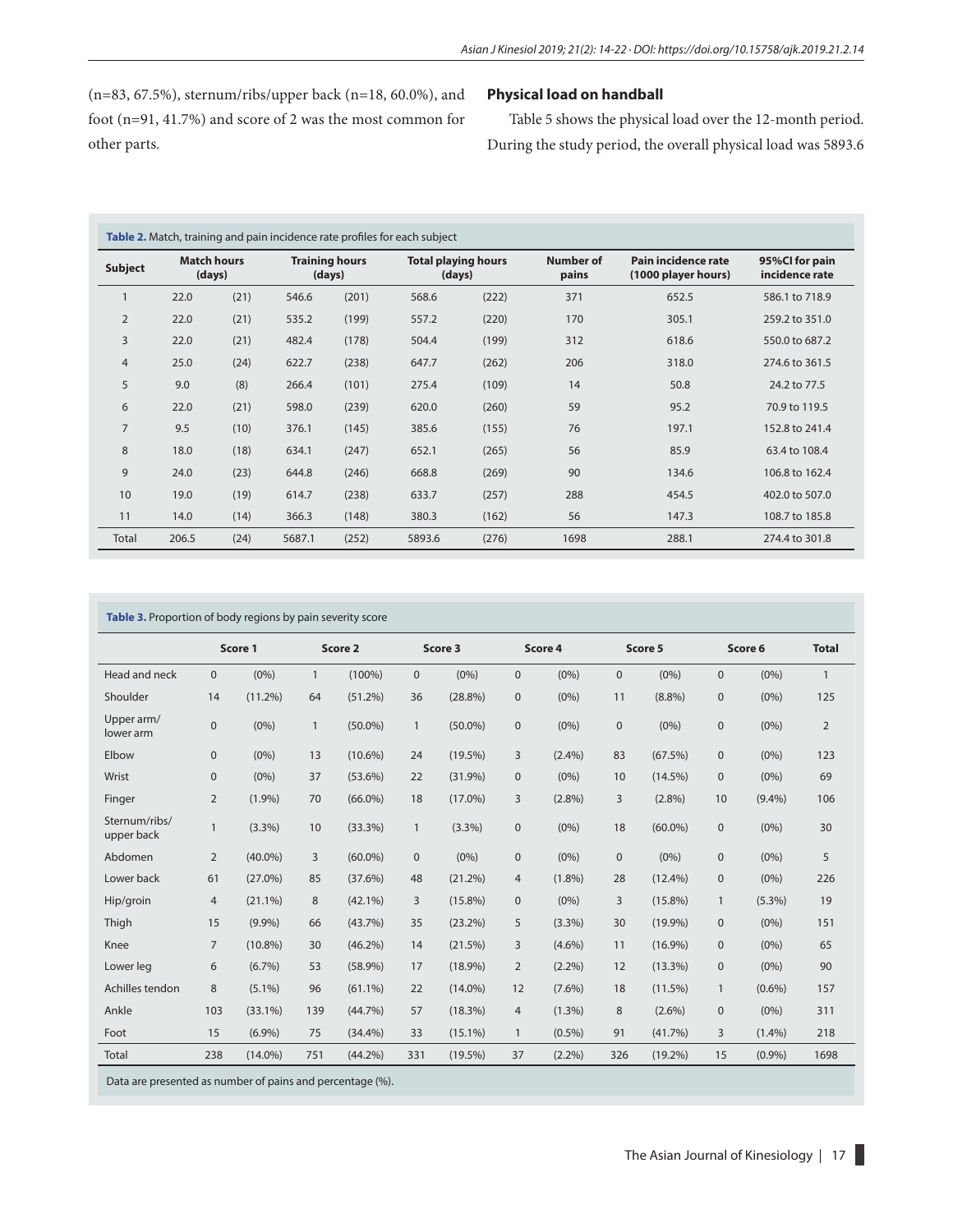| Table 4. Distribution of pain body regions |                        |      |  |  |  |  |  |
|--------------------------------------------|------------------------|------|--|--|--|--|--|
| <b>Body region</b>                         | <b>Number of pains</b> | $\%$ |  |  |  |  |  |
| Head and neck                              | $\mathbf{1}$           | 0.1  |  |  |  |  |  |
| Shoulder                                   | 125                    | 7.4  |  |  |  |  |  |
| Upper arm/lower arm                        | $\overline{2}$         | 0.1  |  |  |  |  |  |
| Elbow                                      | 123                    | 7.2  |  |  |  |  |  |
| Wrist                                      | 69                     | 4.1  |  |  |  |  |  |
| Finger                                     | 106                    | 6.2  |  |  |  |  |  |
| Sternum/ribs/upper back                    | 30                     | 1.8  |  |  |  |  |  |
| Abdomen                                    | 5                      | 0.3  |  |  |  |  |  |
| Lower back                                 | 226                    | 13.3 |  |  |  |  |  |
| Hip/groin                                  | 19                     | 1.1  |  |  |  |  |  |
| Thigh                                      | 151                    | 8.9  |  |  |  |  |  |
| Knee                                       | 65                     | 3.8  |  |  |  |  |  |
| Lower leg                                  | 90                     | 5.3  |  |  |  |  |  |
| Achilles tendon                            | 157                    | 9.2  |  |  |  |  |  |
| Ankle                                      | 311                    | 18.3 |  |  |  |  |  |
| Foot                                       | 218                    | 12.8 |  |  |  |  |  |
| <b>Total</b>                               | 1698                   | 100  |  |  |  |  |  |

hours, of which matches comprised 206.5 hours (3.5%) and training comprised 5687.1 hours (96.5%). Average daily physical load was 16.2 hours in overall physical load, and 0.6 hours in match and 15.6 hours in training. For training, oncourt training was 4431.6 hours (77.9%) and off-court training was 1255.5 hours (22.1%). In terms of average daily physical load, on-court training was 12.1 hours and off-court training was 3.4 hours. In addition, during on-court training, the training match was 894.7 hours (20.2%), specialized training was 2798.7 hours (63.2%), and general training was 738.3 hours (16.7%). Average daily physical load was 2.5 hours in training match, 7.7 hours in specialized training, and 2.0 hours in general training.

#### **Relationship between pain and physical load**

Table 6 shows the relationship (correlation coefficient) between the number of pain occurrences per day and physical load. Significant moderate correlations were observed between handball ( $r_s$ =0.657), training ( $r_s$ =0.626), on-court training  $(r<sub>s</sub>=0.591)$ , specialized training  $(r<sub>s</sub>=0.588)$  and overall pain occurrences. In addition, significant weak correlations were observed between overall pain occurrences and training match

| <b>Type</b>          |        | <b>Physical load</b> | Average<br>daily<br>physical<br>load | Average<br>daily<br>physical<br>load per<br>subject |  |
|----------------------|--------|----------------------|--------------------------------------|-----------------------------------------------------|--|
| Handball             | 5893.6 | $(100\%)$            | 16.2                                 | 1.5                                                 |  |
| Match (24 days)      | 206.5  | $(3.5\%)$            | 0.6                                  | 0.1                                                 |  |
| Training (252 days)  | 5687.1 | $(96.5\%)$           | 15.6                                 | 1.4                                                 |  |
| Training             | 5687.1 | $(100\%)$            | 15.6                                 | 1.4                                                 |  |
| On-court training    | 4431.6 | $(77.9\%)$           | 12.1                                 | 1.1                                                 |  |
| Off-court training   | 1255.5 | $(22.1\%)$           | 3.4                                  | 0.3                                                 |  |
| On-court training    | 4431.6 | $(100\%)$            | 12.1                                 | 1.1                                                 |  |
| Training match       | 894.7  | $(20.2\%)$           | 2.5                                  | 0.2                                                 |  |
| Specialized training | 2798.7 | $(63.2\%)$           | 7.7                                  | 0.7                                                 |  |
| General training     | 738.3  | $(16.7\%)$           | 2.0                                  | 0.2                                                 |  |

**Table 5.** One-year physical load on handball

( $r_s$ =0.356) and general training ( $r_s$ =0.364). For body regions, in the ankle, significant moderate correlations were observed between handball ( $r_s$ =0.504), training ( $r_s$ =0.481), on-court training ( $r_s$ =0.499), and specialized training ( $r_s$ =0.510), and significant weak correlations were observed between training match ( $r_s$ =0.230) and general training ( $r_s$ =0.396). Significant moderate correlations were observed between the lower back and handball ( $r_s$ =0.433) and training ( $r_s$ =0.410); significant weak correlations were observed between on-court training (rs=0.342), specialized training ( $r_s$  =0.378), and general training ( $r_s$ =0.227). Moreover, significant weak correlations were observed between foot and handball ( $r_s$ =0.222) and specialized training ( $r_s$ =0.210).

#### **Discussion**

Over the course of this 12-month prospective cohort study in female university handball team, many pain symptoms occurred, and it became clear that athletes continue to compete in games despite experiencing pain. In addition, pain occurrence was found to be related to physical load, indicating a relationship with on-court training in particular. Furthermore, the types of physical load differ by body region of pain occurrence.

The overall pain incidence rate was 288.1 pains/1000 player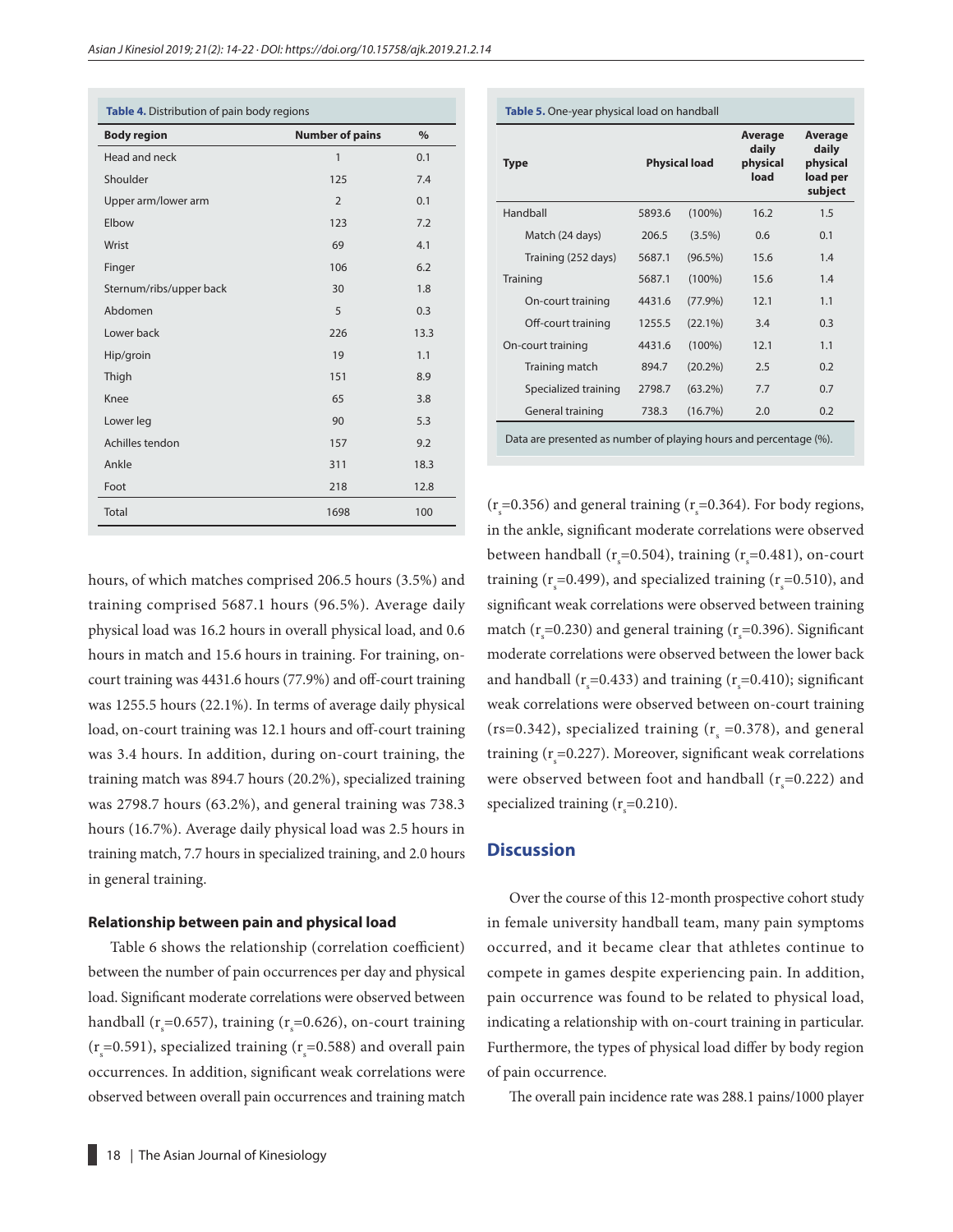| Table 6. Relationships between pain and physical load |          |          |          |                      |                       |                   |                         |                     |  |  |
|-------------------------------------------------------|----------|----------|----------|----------------------|-----------------------|-------------------|-------------------------|---------------------|--|--|
|                                                       | Handball | Match    | Training | On-court<br>training | Off-court<br>training | Training<br>match | Specialized<br>training | General<br>training |  |  |
| Head and neck                                         | 0.084    | $-0.014$ | 0.084    | 0.087                | $-0.037$              | 0.113             | 0.081                   | 0.024               |  |  |
| Shoulder                                              | $0.357*$ | 0.089    | $0.345*$ | $0.305*$             | $0.144*$              | $0.139*$          | $0.333*$                | $0.179*$            |  |  |
| Upper arm/lower arm                                   | 0.035    | $-0.020$ | 0.036    | 0.032                | 0.027                 | $-0.037$          | 0.047                   | 0.074               |  |  |
| Elbow                                                 | 0.101    | $0.163*$ | 0.068    | 0.084                | $-0.005$              | 0.099             | 0.068                   | $-0.055$            |  |  |
| Wrist                                                 | $0.239*$ | $-0.006$ | $0.245*$ | $0.246*$             | 0.011                 | $0.249*$          | $0.209*$                | $0.146*$            |  |  |
| Finger                                                | $0.407*$ | 0.070    | $0.383*$ | $0.372*$             | 0.030                 | $0.232*$          | $0.367*$                | $0.256*$            |  |  |
| Sternum/ribs/upper back                               | $0.127*$ | 0.087    | 0.108    | 0.118                | 0.022                 | $-0.039$          | $0.164*$                | 0.084               |  |  |
| Abdomen                                               | 0.082    | $0.163*$ | 0.049    | 0.058                | 0.051                 | 0.045             | 0.075                   | $-0.009$            |  |  |
| Lower back                                            | $0.433*$ | 0.115    | $0.410*$ | $0.342*$             | $0.184*$              | $0.139*$          | $0.378*$                | $0.227*$            |  |  |
| Hip/groin                                             | 0.048    | 0.037    | 0.044    | 0.028                | 0.090                 | 0.000             | 0.043                   | 0.032               |  |  |
| Thigh                                                 | $0.427*$ | $-0.034$ | $0.426*$ | $0.375*$             | 0.114                 | $0.232*$          | $0.369*$                | $0.278*$            |  |  |
| Knee                                                  | $0.210*$ | 0.029    | $0.212*$ | $0.166*$             | 0.097                 | $0.124*$          | $0.156*$                | $0.152*$            |  |  |
| Lower leg                                             | $0.270*$ | 0.083    | $0.248*$ | $0.235*$             | 0.032                 | $0.180*$          | $0.226*$                | $0.145*$            |  |  |
| Achilles tendon                                       | $0.248*$ | 0.033    | $0.241*$ | $0.252*$             | $-0.012$              | $0.147*$          | $0.244*$                | 0.120               |  |  |
| Ankle                                                 | $0.504*$ | $0.179*$ | $0.481*$ | $0.499*$             | 0.090                 | $0.230*$          | $0.510*$                | $0.396*$            |  |  |
| Foot                                                  | $0.222*$ | $0.199*$ | $0.194*$ | $0.194*$             | 0.113                 | $0.136*$          | $0.210*$                | 0.028               |  |  |
| Total                                                 | $0.657*$ | $0.171*$ | $0.626*$ | $0.591*$             | $0.153*$              | $0.356*$          | $0.588*$                | $0.364*$            |  |  |

Data are displayed as correlation coefficients.

 $*$  p< 0.05

hours. This incidence rate is high and it is clear that many handball players continue playing despite experiencing pain, which was not captured through handball injury surveys. The injury definition of "medical attention" and/or "time loss" was used when recording injuries in injury surveys. Medical attention injury is an injury that results in a player receiving medical attention by a qualified medical practitioner, and time loss injury is an injury that results in a player being unable to completely participate in future training or match play [18]. Therefore, pain that does not require medical attention or does not result in time loss is not recorded in these injury surveys.

With regard to body regions, the ankle was the most frequently affected body part, followed by the lower back and foot. In the handball injury survey, the ankle is the main body region where injury commonly occurs [19-21]. As the body regions in this study were also similar, it can be said that ankle injuries and pains are inherent in handball. Previous studies have reported that the lower back is one of the body parts where overuse injury often occurs in handball [7,22,23]. According to a 13-week injury survey study targeting elite

Norwegian handball players, 12% of all players had physical problems including pain in the lower back throughout the study period. It was reported that the prevalence rates of lower back problems, as well as knee and shoulder problem were high [23].

By looking at pain severity based on the severity score, approximately half of the cases had a score of "2," which describes pain but not of a degree that affect performance, with respect to overall pain occurrence. From this, we believe that it is important to prevent mild pain from progressing to pain that may affect an athlete's performance (score of 3 or higher in this study). In contrast, 40% (score3-6) of overall pain occurrence affected the performance. Among them, it became clear that 53.3% of the pain (score4-6) always restricted the athlete's performance. In terms of body regions, score of 5 was the most common at the elbow, sternum/ribs/ upper back, and foot and score of 2 was the most common for other parts. In particular, elbow pain with a score of 5 accounted for 67.5%. An epidemiological study concerning elbow problems in handball shows that roughly 30% of field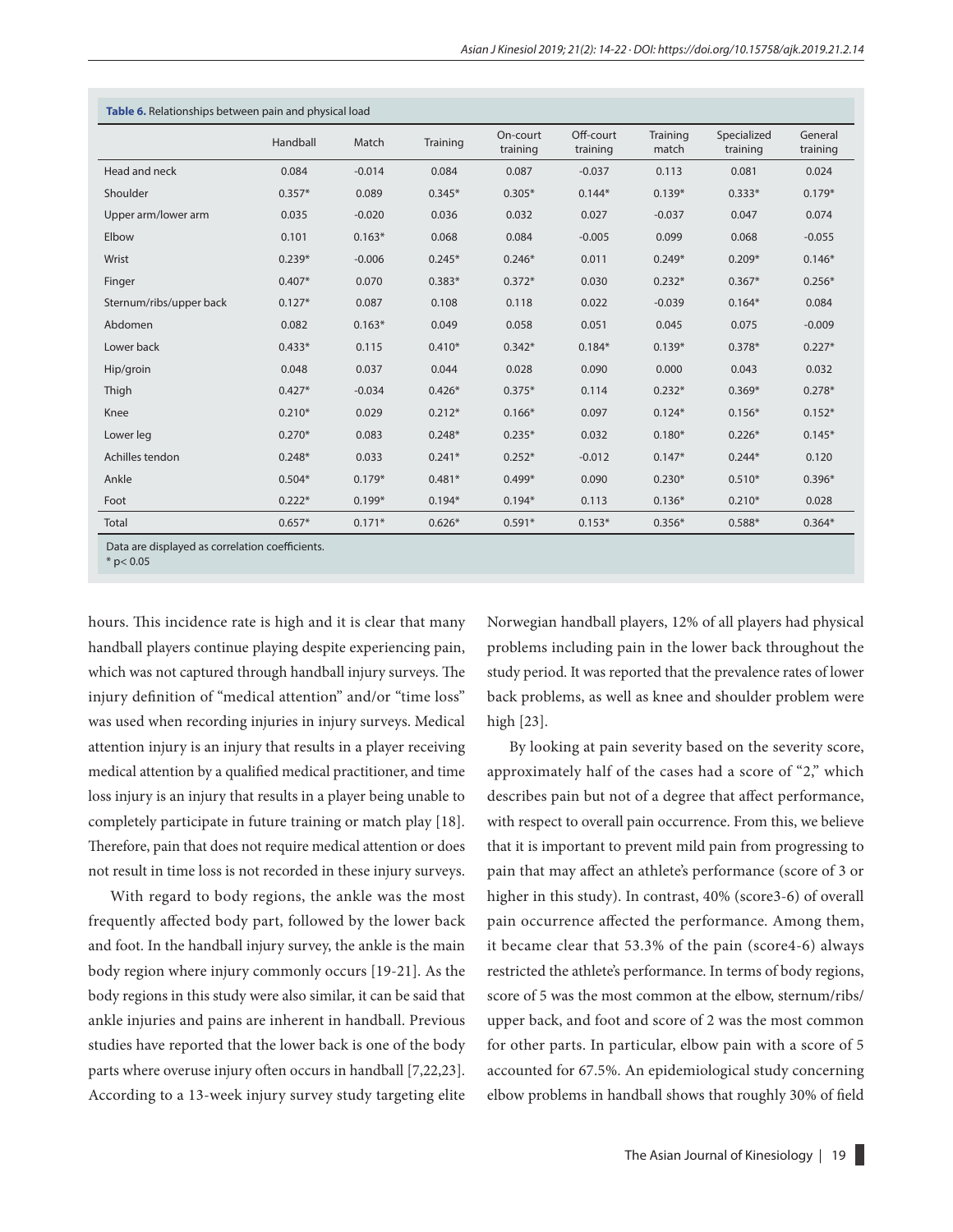player have elbow problems such as pain in the past and/ or present [24]. Moreover, the main mechanism of elbow problems for field players is repetitive overhead throwing, mainly in the throwing arm. As approximately two-thirds were severe pain (score of 5), future study is needed to investigate further the mechanism.

In relation to pain occurrence and physical load, the overall pain occurrence was related to physical load, in which moderate or weak correlations were observed with respect to all categories in on-court training. This indicates that when the daily number of pain occurrences and physical load are observed over time, the number of pain episodes increases as the number of on-court training hours increase. In terms of body regions, the ankle and thigh also exhibited the same tendencies and correlated with all categories with respect to on-court training. In addition, the lower back had weak correlations with specialized training and general training. By contrast, pain occurrences in the foot and Achilles tendon were low and correlated only with specialized training among on-court training. Based on these results, it is necessary to introduce preventive measures that incorporate changes in physical loads because the relevant categories differ depending on the body parts that experience pain.

The present study's major strength is that it investigated the actual extent of pain occurrences experienced by athletes which are not captured in handball injury surveys. However, there are some limitations in this study. The primary limitation was the small number of participants. As we used paper questionnaire as medium to capture pain occurrence and video camera to measure physical load, the investigator had to distribute the questionnaire and record handball match and training every day. For this reason, the participants were only from one handball team. Therefore, findings in this study may be applicable only to university female handball team. Future studies are needed to improve our methodological approach, for example use of web-based questionnaire, and to include sufficient sample size.

Another limitation was that we investigated only the body part and severity score in the whole body by self-reported questionnaire in pain occurrence. Thus, the mechanism and pathology of pain are not yet clear. Information about the type of movement or activity in which the pain occurred is important when introducing preventative measures. In addition, subjective pain was investigated using a self-reported questionnaire in previous studies of pain in handball [10,11]. According to the definition of International Association for the Study of Pain, pain is defined as an unpleasant sensory and emotional experience and is always subjective [25]. Based on the results of these previous studies, we subjectively assessed the pain that handball players experienced. However, it is important for pain and injury prevention to understand both subjective pain and the pathology of pain objectively. Furthermore, it was revealed that overuse injuries in handball frequently occur in the lower back and shoulder. Overuse injuries usually start with mild pain, and then gradually progress to severe pain [5]. If we can assess pain objectively using for example a doctor's diagnosis, we need to focus on these body parts and consider the transition from pain to injury. Therefore, future study is needed to investigate mechanism of pain, evaluate the pain objectively and focus on the body parts where overuse injuries often occurred.

Furthermore, the amount of playing hours was used as physical load in this study. In recent years, studies that have focused on the relationship between physical load and injuries have been actively conducted in various sports. According to the study that summarize variables used in physical loadinjury investigations [26], session-rating of perceived exertion (sRPE) was most used, followed by global positioning system (GPS) and then hours. In particular, the measurements with sRPE and GPS can consider not only volume but also intensity of physical load. In handball, previous studies on the relationship between physical load and injuries used playing hours as physical load [12,13]. We also used playing hours as a variable of physical load, but it measured only the volume of load. Therefore, it is necessary to consider physical load including intensity in the future.

## **Conclusions**

We found that pain occur frequently and that athletes continue to compete despite experiencing pain. 40% of overall pain occurrence affected the athlete's performance, 53.3%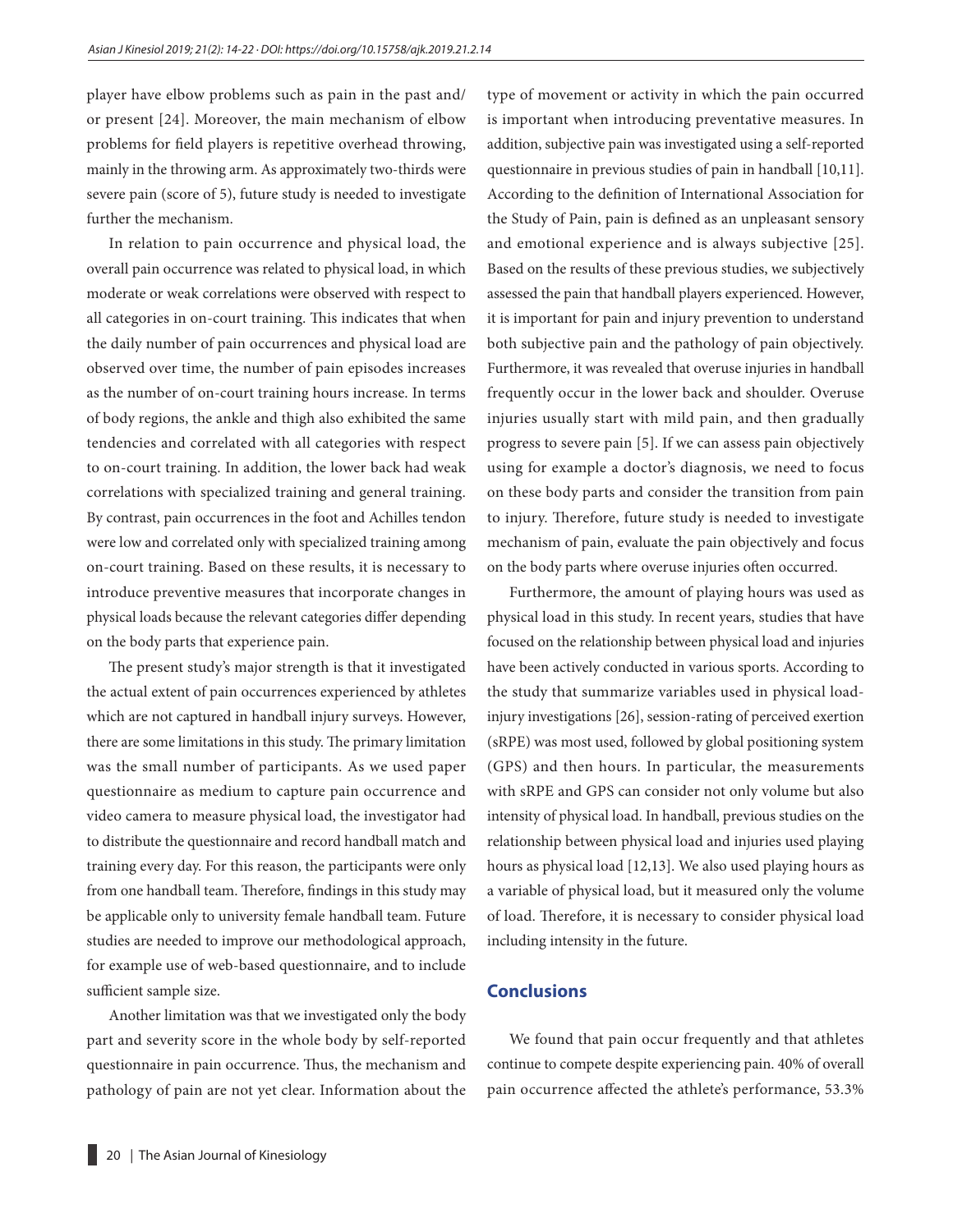of which showed that performance was always limited by pains. In addition, pain occurrence is related to physical load, especially related to on-court training. Within the different body regions, it was shown that the categories of physical load related to body regions differed during on-court training.

## **Acknowledgments**

The author would like to thank the handball players and coaches involved in the research.

## **Conflicts of Interest**

The authors declare no conflict of interest.

## **References**

- 1. Gabbett TJ, Ullah S. Relationship between running loads and soft-tissue injury in elite team sport athletes. J Strength Cond Res*.* 2012; 26(4):953-960.
- 2. Anderson L, Triplett-McBride T, Foster C, Doberstein S, Brice G. Impact of training patterns on incidence of illness and injury during a women's collegiate basketball season. J Strength Cond Res. 2003; 17(4):734-738.
- 3. Wilson F, Gissane C, Gormley J, Simms C. A 12-month prospective cohort study of injury in international rowers. Br J Sports Med. 2010; 44(3):207-214.
- 4. Bahr R. No injuries, but plenty of pain? On the methodology for recording overuse symptoms in sports. Br J Sports Med. 2009; 43(13):966-972.
- 5. Hespanhol Junior LC, Barboza SD, van Mechelen W, Verhagen E. Measuring sports injuries on the pitch: a guide to use in practice. Brazilian J Phys Ther. 2015; 19(5):369-380.
- 6. Engebretsen L, Soligard T, Steffen K, et al. Sports injuries and illnesses during the London Summer Olympic Games 2012. Br J Sports Med. 2013; 47(7):407–14.
- 7. Olsen O-E, Myklebust G, Engebretsen L, Bahr R. Injury pattern in youth team handball: a comparison of two prospective registration methods. Scand J Med Sci Sports. 2006; 16(6):426-432.
- 8. Langevoort G, Myklebust G, Dvorak J, et al. Handball

injuries during major international tournaments. Scand J Med Sci Sports. 2007; 17(4):400-407.

- 9. Giroto N, Hespanhol Junior LC, Gomes MRC, Lopes AD. Incidence and risk factors of injuries in Brazilian elite handball players: A prospective cohort study. Scand J Med Sci Sports. 2017; 27(2):195-202.
- 10. Tyrdal S, Bahr R. High prevalence of elbow problems among goalkeepers in European team handball -- "handball goalie's elbow". Scand J Med Sci Sports. 1996; 6(5):297–302.
- 11. Myklebust G, Hasslan L, Bahr R, et al. High prevalence of shoulder pain among elite Norwegian female handball players. Scand J Med Sci Sports. 2013; 23(3):288–294.
- 12. Mashimo S, Warashina Y, Shiraki H, Miyakawa S. A study of cases of injury and pain in a women's college handball team. Japanese J Clin Sport Med. 2016; 24(2):244-253.
- 13. Møller M, Nielsen RO, Attermann J, et al. Handball load and shoulder injury rate: a 31-week cohort study of 679 elite youth handball players. Br J Sports Med. 2017; 51(4):231–7.
- 14. Knowles SB, Marshall SW, Guskiewicz KM. Issues in estimating risks and rates in sports injury research. J Athl Train. 41(2):207-215.
- 15. William B, Elizabeth AB, Daniel WW. Leading Without Authority: An Examination of the Impact of Transformational Leadership Cooperative Extension Work Groups and Teams. J Ext. 1996; 34(5): Unpaged.
- 16. Guilford JP. Fundamental statistics in phychology and education. New York: mcGraw Hill. 1956.
- 17. Matsuda S. Introduction of FDR and comparisons of multiple testing procedures that control it. Japanese J Biometrics. 2008; 29(2):125-139.
- 18. Fuller CW1, Ekstrand J, Junge A, et al. Consensus statement on injury definitions and data collection procedures in studies of football (soccer) injuries. Br J Sport Med. 2006; 40(3):193–201.
- 19. Andrén-Sandberg A, Lindstrand A. Injuries sustained in junior league handball. A prospective study of validity in the registration of sports injuries. Scand J Soc Med. 1982; 10(3):101–4.